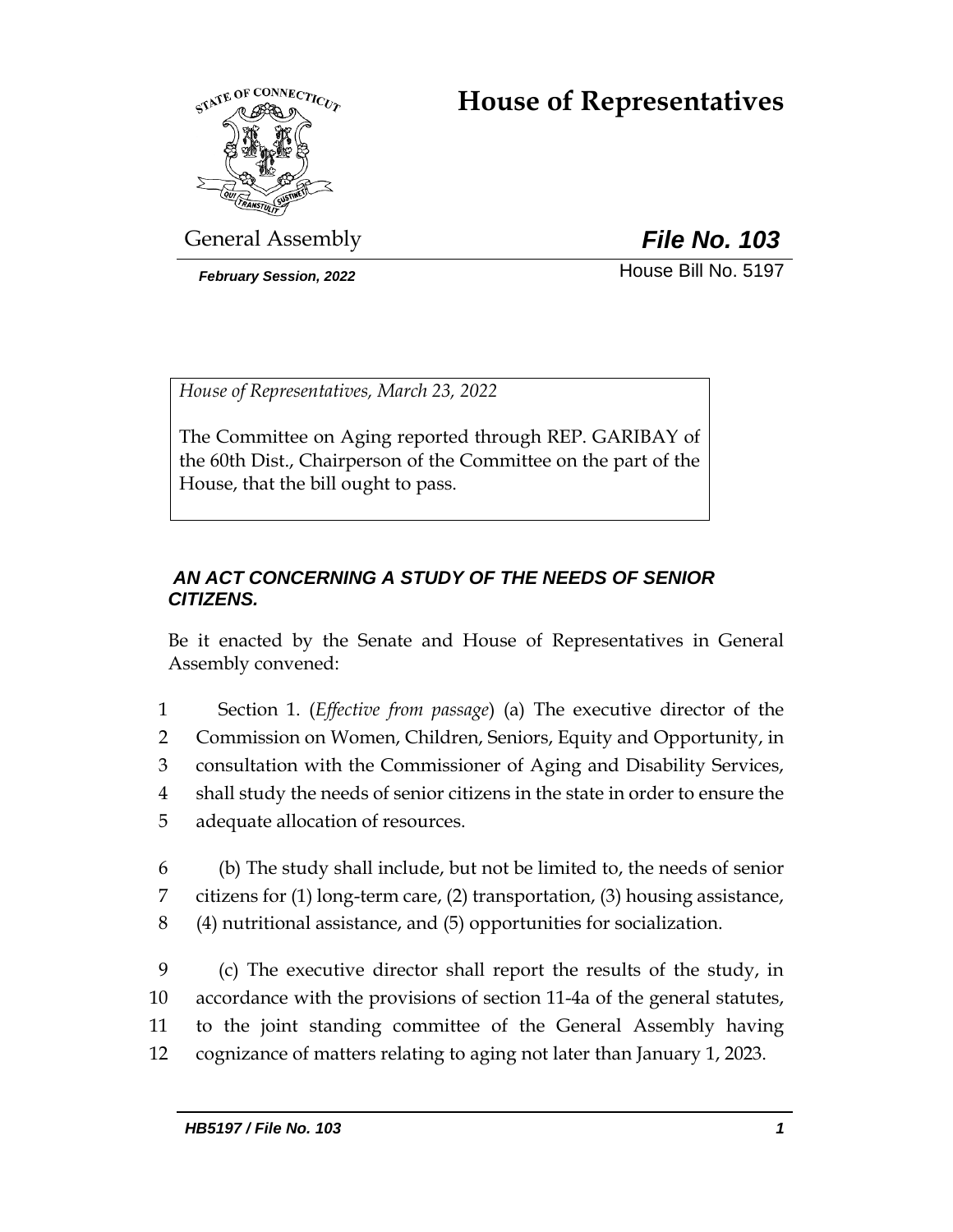This act shall take effect as follows and shall amend the following sections:

| Section | passage | section<br>$\mathbf{M}$ |
|---------|---------|-------------------------|
|         |         |                         |

*AGE Joint Favorable*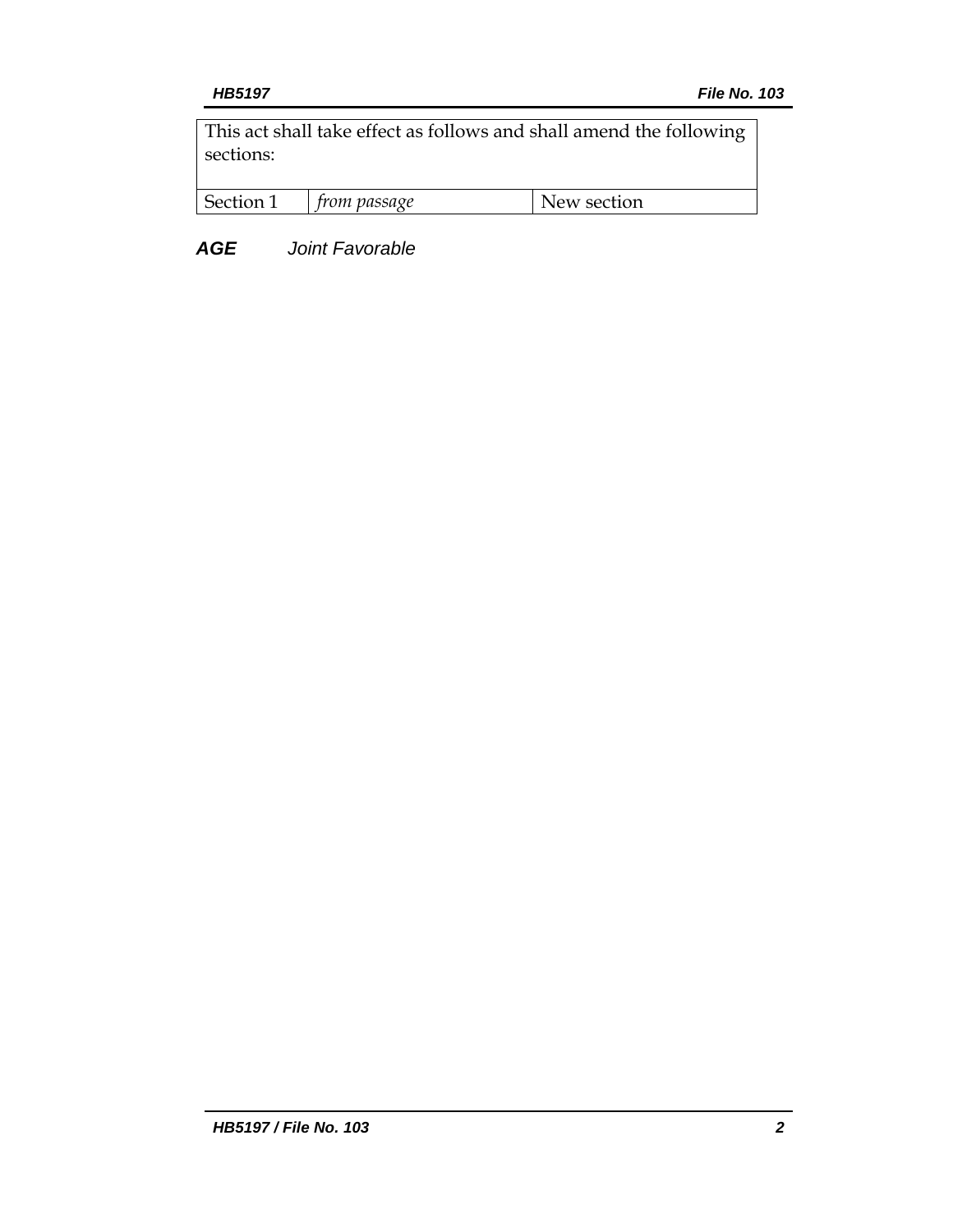*The following Fiscal Impact Statement and Bill Analysis are prepared for the benefit of the members of the General Assembly, solely for purposes of information, summarization and explanation and do not represent the intent of the General Assembly or either chamber thereof for any purpose. In general,*  fiscal impacts are based upon a variety of informational sources, including the analyst's professional *knowledge. Whenever applicable, agency data is consulted as part of the analysis, however final products do not necessarily reflect an assessment from any specific department.*

## *OFA Fiscal Note*

*State Impact:* None

*Municipal Impact:* None

#### *Explanation*

The bill, which requires the Commission on Women, Children, Seniors, Equity and Opportunity, in consultation with the Department of Aging and Disability Services (ADS), to study the needs of senior citizens, is not expected to result in a fiscal impact. The Commission and ADS have the expertise to undertake and support this study, respectively.

### *The Out Years*

*State Impact:* None

*Municipal Impact:* None